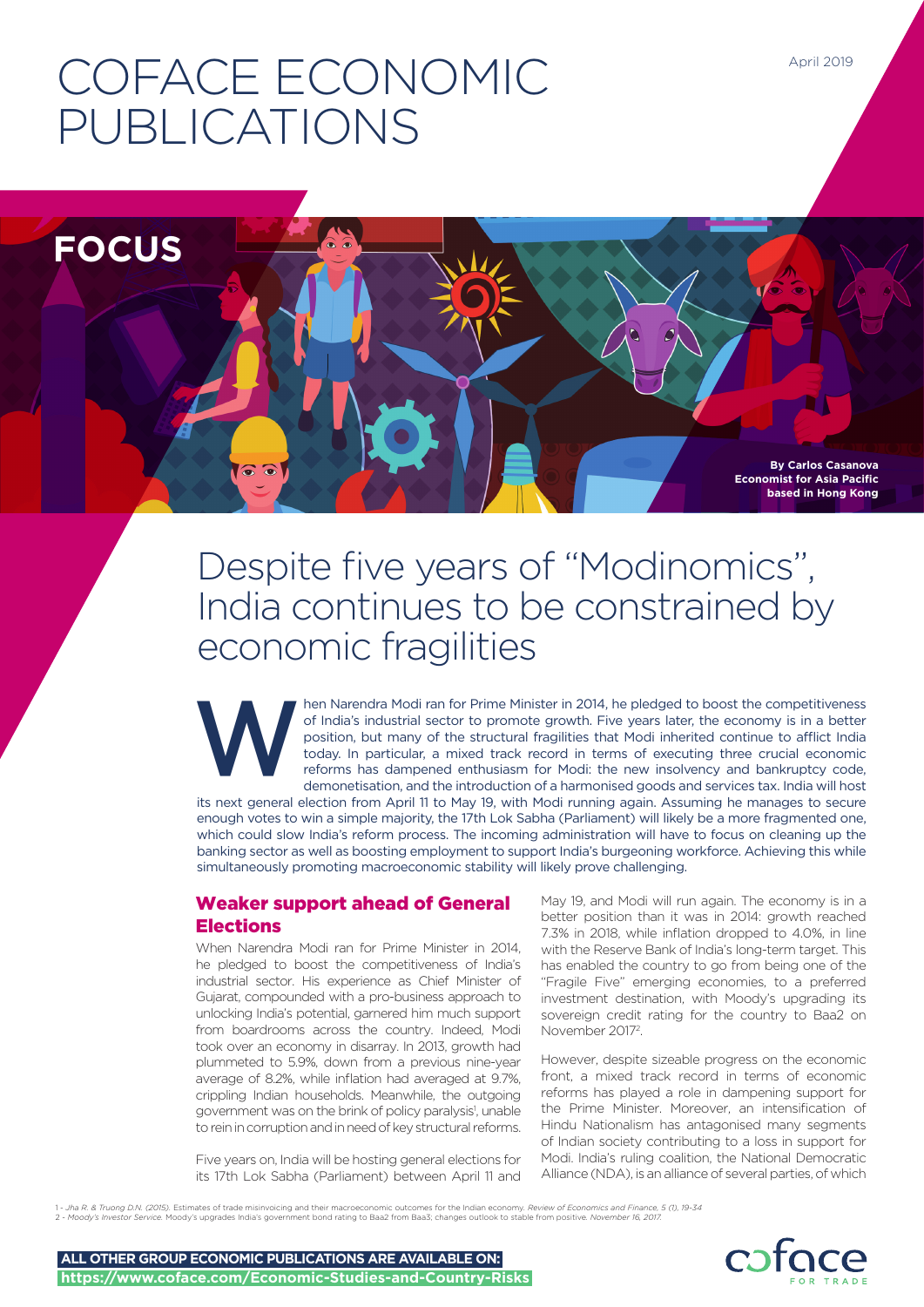DESPITE FIVE YEARS OF "MODINOMICS", INDIA CONTINUES TO BE CONSTRAINED BY ECONOMIC FRAGILITIES

the Bharatiya Janata Party (BJP) – the party of Prime Minister Narendra Modi – is the most important. Modi's popularity dropped, leading the BJP to suffer setbacks in 2018. Although BJP still rules 18 out of 29 Indian states, it lost support during the 2018 state elections (Vidhan Sabhas). BJP also lost its simple majority in the May 2018 by-elections.

The opposition remains frail, with Rahul Gandhi failing to displace BJP. However, assuming Modi manages to secure enough votes for even a simple majority, the 17th Lok Sabha will likely be a fragmented one, requiring more alliances and politicking. Modi would therefore have to make compromises. While the former would be welcome by many segments of Indian society as well as foreign investors, a divided Lok Sabha may slow India's economic reform process, with negative implications for potential growth.

#### Modi's mixed track record on economic reforms

The expectations for "Modinomics" – the term used to describe the economic policies proposed by the then incoming Prime Minister – were exceptionally high. Modinomics aimed to revamp the execution of deep structural reforms to ensure that India returned to the high growth trajectory that characterized its economy in the 2000s<sup>3</sup>. The benefits of such growth were expected to reach a larger section of society, thereby alleviating existing pressures associated with India's burgeoning demographics – indeed, one of the main campaign slogans was *sabka saath, sabka vika* (everyone's participation, everyone's progress). Nonetheless, the implementation of these reforms encountered practical constraints:

**Insolvency and Bankruptcy Code:** The Government of India implemented the Insolvency and Bankruptcy Code (IBC) to consolidate all laws related to insolvency and bankruptcy and to tackle Non-Performing Assets (NPA) on banks' balance sheets, a problem that has dragged on economic growth for years (Chart 1). Moreover, prior to the introduction of the IBC on May 5, 20164, India's insolvency framework was plagued

**CHART 1: Non performing loans (NPL) and credit growth** 



*Sources: Bloomberg and Coface*

25

by fraud: bad debt would be offloaded onto the state bank's balance sheets and business owners would often walk away unscathed. However, some barriers to implementation of the IBC remain. Among other things, although the new code expedites the recovery of debt to 180 days, World Bank figures show it still takes 4.3 years on average to resolve an insolvency case in India, the same time it took in 2013. While as many as 12,000 cases have been filed since the introduction of the new law<sup>5</sup>, resource constraints at the National Company Law Tribunal (NCLT) are contributing to significant delays, even if the NCLT is currently expanding the number of judges and benches. Moreover, it can prove challenging for foreign investors who are not acquainted with the Indian market to navigate the legal framework. For example, Ericsson had to undergo a costly legal process in order to recover USD 80 million in overdue

debt from Reliance Communications in 20196.

**Demonetisation:** On November 8, 2016, Modi attempted to tackle illicit money flows and tax evasion – which had resulted in lower tax revenues to support the country's mushrooming population – by removing the 500 and 1000 Indian rupee banknotes from circulation. Prior to their removal, which accounted for 86% of the total currency in circulation<sup>7</sup>, India had a very large informal economy, estimated at around 30% of GDP according to figures by McKinsey<sup>8</sup>. By removing these bills from circulation, Modi also boosted financial inclusion, with positive spill-over effects in terms of transparency and productivity, such as bank account ownership rates increasing from 53% in 2014 to 80% in 2018. However, the demonetisation drive has had unwanted indirect effects on consumption via wealth effects. The move left cash-dependent sectors exposed to tighter liquidity. This translated into weaker demand for consumer discretionary and services, dragging on the formal economy. Moreover, the implementation was done abruptly, which caused investors to fear that the drive would result in a liquidity squeeze. The stock market plummeted over 6% the day after the decision was enacted, further aggravating the distortionary impact via wealth effects. Furthermore, the longterm efficacy of the measure remains questionable. According to figures by the Reserve Bank of India (RBI), the currency-to-GDP ratio was 12.1% in 2016 but declined to 8.8% after the demonetisation drive in 2017. The ratio increased again to 10.9% in 2018, which is only marginally lower compared to the level before demonetisation.

*Goods and Services Tax:* Following from the demonetisation drive, Modi's government implemented an overhaul to the taxation system on July 1, 2017. This was a much awaited reform, and something his predecessor Manmohan Singh did not achieve. The introduction of a goods and services tax (GST) aims to boost government revenues: at 16.8%, the tax-to-GDP ratio remains low compared to China (20.1%) and the United States (26.0%). The GST also resolved a multiplicity of state-level taxes, subsequently streamlining rules and making it easier for investors (foreign and domestic alike) to navigate the tax environment in India. India possesses a huge

3 - Jha R. (2018). Modinomics: Design, Implementation, Outcomes and Prospects. Asian Economic Policy Review (2019) 14, 24—41<br>4 - 4 - The Economic Times. Lok Sabha passes bill to fast track debt recovery. August 2, 2016. Av <u>articleshow/53495364.cms?from=mdr\_</u><br>5 - The Times of India. 12,000 cases filed since implementation of insolvency law, says official. *March 25, 2019. Available at: https://timesofindia.indiatimes.com/business/india-busin* 

i<u>mplementation-of-insolvency-law-setting-up-of-nclt-says-official/articleshow/68563082.cms<br>6 - Bloomberg. Ericsson Teaches Anil Ambani – and India – a Lesson. March 18, 2019. Available at: <u>https://www.bloomberg.com/opini</u></u> 7 - BBC. Modi's currency gamble damaged Indian economy. *November 8, 2017. Available at: <u>https://www.bbc.com/news/world-asia-india-41896865</u><br>8 - McKinsey Global Institute. Boost Growth by reducing the informal economy. Oc*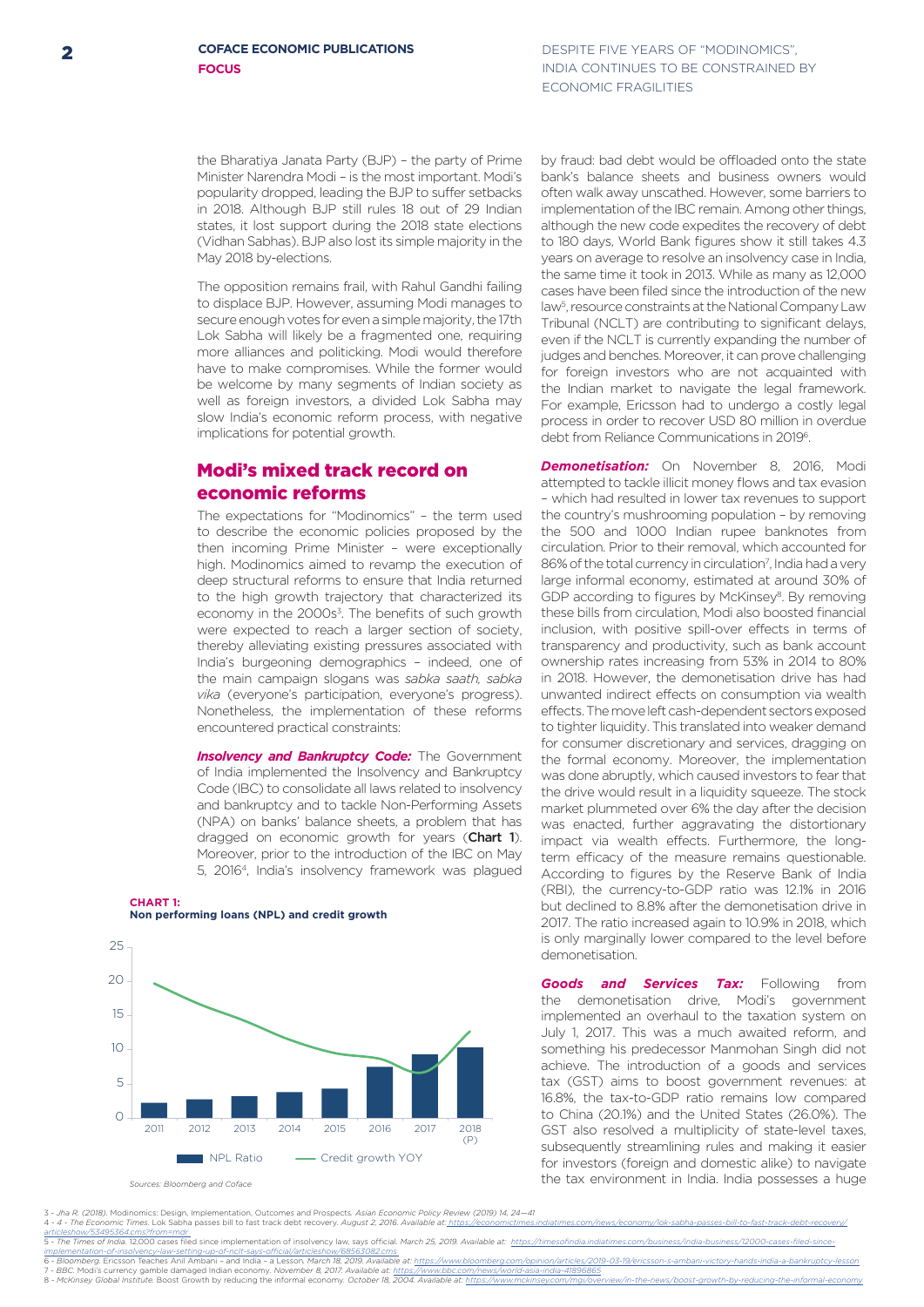domestic market, so removing internal barriers to trade plays a key role in unlocking the country's potential. The GST has enabled the Indian economy to progress significantly in this direction. Nevertheless, as was the case with the demonetisation drive, the GST incurred a one-off negative impact on growth. Domestic consumption fell in the aftermath of the introduction of the GST. Additionally, while the tax reform is a landmark, it is far from perfect. The GST remains quite complex, with different taxes for different categories of goods, and with many important products – such as oil – remaining out of the scheme for now.

#### "Make in India" strategy: no tangible result on the manufacturing sector so far, despite an improved business environment

As a result of these economic reforms, India's GDP growth dropped to 6.5% in 2017, the lowest level since 2012. In particular, demonetisation had negative spillovers on employment and output, as cash serves an essential role in facilitating economic activity in India9. In hindsight, while the rational for the demonetisation drive and the introduction of the GST were sound in the medium-term, their implementation was blunt and created uncertainties in the short-term. Tighter liquidity and issues surrounding corruption continue to afflict India's economy, with consequences for both domestic and foreign investors. Despite the RBI's surprise rate cuts in February and April, policymakers have not been able to fully pass-on lower borrowing costs, meaning liquidity remains tight. This has impacted domestic activity (Chart 2). Industrial production growth averaged 5.1% YOY in 2018 – up from the anaemic 3.5% registered in 2017, but far from India's potential growth and lower relative to other regional peers. In contrast, China saw its industrial output expand by 6.0% YOY during the same period, although it registered double digit growth rates in the early 2010s.

In response to the need to seek additional financing to boost domestic industry, Modi pledged to implement measures to boost Foreign Direct Investment (FDI) into India. This goal, encapsulated in Modi's "Make in India" strategy, was launched on September 25, 2014 to encourage companies to manufacture their products in India and stimulate FDI into manufacturing. However, while FDI flows have picked up in recent months, they remain low in terms of GDP (1.5%). Moreover, most inflows have concentrated around the service sector, where India has a comparative advantage owing to an abundance of skilled labour (Chart 3). On the contrary, manufacturing received a smaller proportion of total FDI in fiscal year 2017- 18. FDI is also necessary in order for India to build an adequate level of basic infrastructure. Large supply bottlenecks continue to hobble India's infrastructure sectors – such as roads, railways, and ports – with the government's latest Economic Survey pointing to an infrastructure gap worth USD 4.5 trillion between now and 2040<sup>10</sup>. This cannot be financed domestically, given the stressed balance sheets of private firms and

a widening fiscal deficit (-3.2% in 2018). Investments in infrastructure can have a significant multiplier impact on economic activity over the medium- to long-term, in turn facilitating more inflows into the manufacturing sector.

But despite Modi's mixed track record on economic reforms, he has managed to significantly improve India's business environment. India has steadily ascended the ranks of the World Bank's Ease of Doing Business Index. The country moved from 134th in 2015 to 77th in 2019, favoured by the Prime Minister's economic reforms and pro-business outlook. India does particularly well in the areas of electricity connection and the protection of minorities, but lags behind in areas such as property rights and law enforcement, with the latter reflecting a less sanguine situation pertaining corruption. Although Modi has attempted to improve India's institutional quality, the country retains a very low score on Transparency International's Corruption Perception Index (41/100 in 2018), with little progress having being made since 2015<sup>11</sup>.

**CHART 2: Activity indicators have shown signs of slowdown**



*Source: Bloomberg and Coface*

**CHART 3: FDI inflows by sector in billions of USD**



9 - Chodorow-Reich G., Gopinath, G., Mishra P. and Narayanan A. (2018). Cash and the Economy: Evidence from India's Demonetization. National Bureau of Economic Research, Working Paper No. 25370.<br>10 - The Economic Times. In